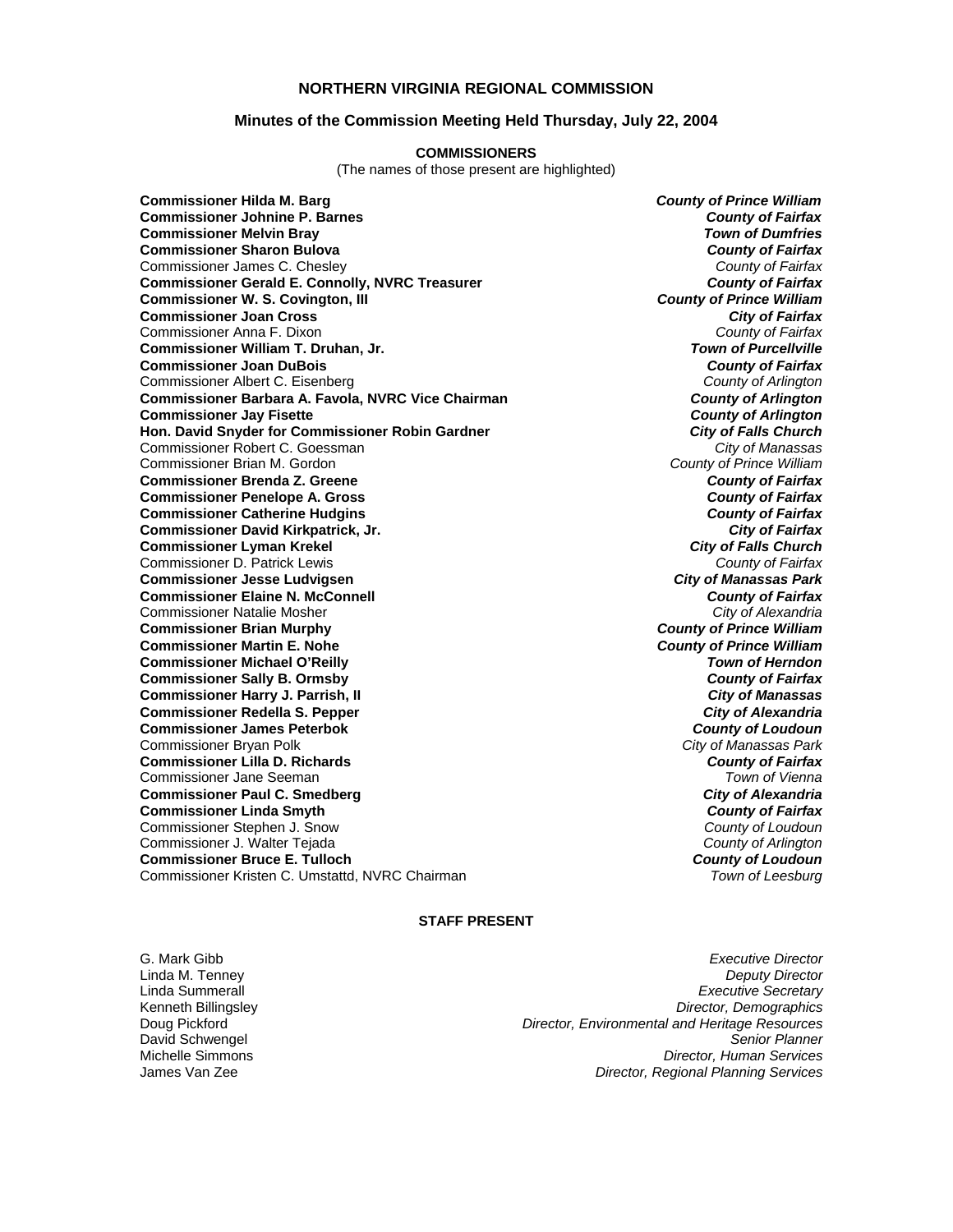#### **GUEST PRESENT**

Dr. Mary Lynn Tischer *Advisor to the Governor for Transportation Reauthorization*

CALL TO ORDER Vice Chairman Favola called the meeting to order at 8:03 p.m.

PLEDGE OF

ALLEGIANCE The Pledge of Allegiance was recited by all present.

- ROLL CALL The roll was called and all members present or absent were noted for the record.
- MINUTES The minutes of the June 24, 2004, meeting of the Commission were moved by Commissioner Connolly and seconded. Commissioner Ormsby commented that she was not the only person to express an opinion that not having citizen representatives would diminish the Commission. She added that she also believed a sentence had been dropped from the bottom of the fourth page referring to the two proposed changes to the Charter.

 The minutes were approved as amended. Commissioner Greene abstained since she did not attend the meeting.

PRESENTATION *VTrans2025* 

 Vice Chairman Favola welcomed Dr. Mary Lynn Tischer, Advisor to the Governor for Transportation Reauthorization.

*Mary Lynn Tischer* Federal requirements and state legislation dictate preparation of a long-range plan (approximately 20 years). VTrans2025 is the Commonwealth's long-range, multimodal, statewide transportation planning effort responding to both the state and federal requirements.

> Dr. Tischer reported that over the past 20 years, vehicular travel in Virginia has increased 79% and transit ridership has increased 58%, while lane miles have increased only 7%; purchasing power of the dollar has decreased approximately 40% while highway maintenance costs have nearly tripled.

> VTrans2025 addresses intermodal and multimodal challenges and problems in Virginia. It can be described as a blueprint for aligning agency planning processes: highway plan, rail/transit plan, port plan, and air transportation system plan. Under this plan, there are eleven Multimodal Investment Networks (MIN), including a Northern Virginia Connections MIN, Bicycle and Pedestrian System MIN, Emergency Transportation MIN, and Port Accessibility and Mobility MIN.

> A policy committee composed of members of the Commonwealth Transportation Board, the Aviation Board, the Port Authorities, VDOT and the Secretary of Transportation's office oversees the work. An objective prioritization process was developed using the goals identified from the 40 stakeholder/ public hearings held around the state. Dr. Tischer said she found it interesting that the general consensus is that the public is unwilling to trade off on environmental and quality of life concerns for transportation improvements. There was also significant interest in alternative transportation modes. Further, residents were willing to pay additional taxes if guaranteed that the funds would go to specific projects. Dr. Tischer reported there is not enough funding for roads, transit and ports.

Dr. Tischer distributed draft policy recommendations and invited Commissioner comments.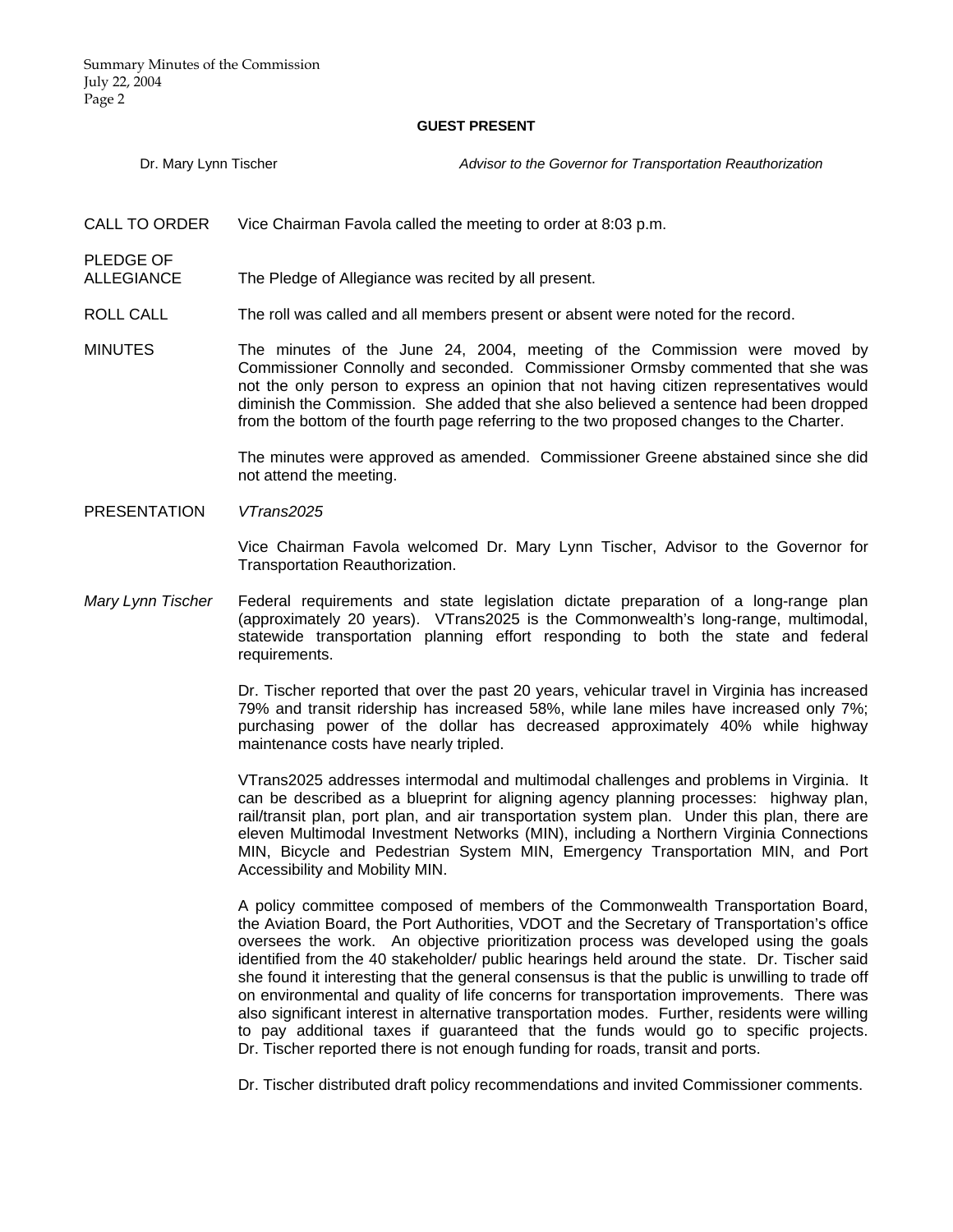Summary Minutes of the Commission July 22, 2004 Page 3

*questions and* 

*answers* Commissioner Connolly pointed out that the draft policy recommendation on transportation and land use sounds like Northern Virginia, as those jurisdictions' comprehensive plans coordinate these two areas; however, localities lack the enabling legislation to adopt public facilities ordinances, meaning localities are limited in their power to tie development to transportation or any other infrastructure. He added that the second recommendation, *"Give priority funding to local governments that coordinate transportation and land use planning and implement land use plans consistent with the transportation component in the comprehensive plan and regional plans,"* means the Northern Virginia jurisdictions will be the beneficiaries of this policy.

> Commissioner Gross pointed out that the fifth recommendation, *"Clarify that one of the key responsibilities of the Planning District Commission is to perform multimodal transportation planning and to further coordinate land use and transportation planning and development. Provide additional funds for the Planning District Commission in Northern Virginia and the Northern Virginia Transportation Authority that carry out these responsibilities,"* is incorrect because MWCOG, rather than NVRC, carries out transportation planning for the entire metro region. However, she would like to make sure additional funding for NVTA is provided.

> Commissioner Bulova mentioned the freight railroads (both class 1 and class 2) participate on the Governor's Commission on Rail Enhancement for the 21<sup>st</sup> Century. Public investment in freight railroads would get more trucks off the highway and could improve capacity for passenger rail.

> Commissioner Peterbok commented that cost reductions are not mentioned in the Funding/Revenue/Investment category, adding that he hoped public-private partnerships have been considered, as well as new material and design standards.

> Commissioner Fisette commended the foresight of this plan, adding that the multimodal focus is very strong. However, he believes that transit needs a larger proportion of revenue. He pointed out that the region's 2020 Plan includes criteria for reducing pollution and congestion.

> Dr. Tischer thanked the members for their insight, and they in turn thanked her for sharing this information with them.

# EXECUTIVE DIRECTOR'S REPORT

- A. In addition to the report in the meeting package, Mr. Gibb commented on the many responses received in reply to the Commission's letter concerning the possible siting of the power transmission line along the W&OD Trail in western Loudoun County.
- B. Commission staff met last week with MWCOG staff and identified several areas where the two agencies can work cooperatively.
- C. Mr. Gibb introduced Resolution No. P05-03 concerning Congressional proposed funding reductions to the U.S. Coastal Zone Management Program. Commissioner Connolly pointed out that since the House approved the cuts, and the recommendation came from a committee chaired by Rep. Frank Wolf, there was no point in sending a letter to Virginia's Congressional Delegation. Several Commissioners concurred. Commissioner Connolly moved Resolution No. P05-03, amended to send the letter to Virginia's U.S. Senators. The motion was seconded and carried unanimously.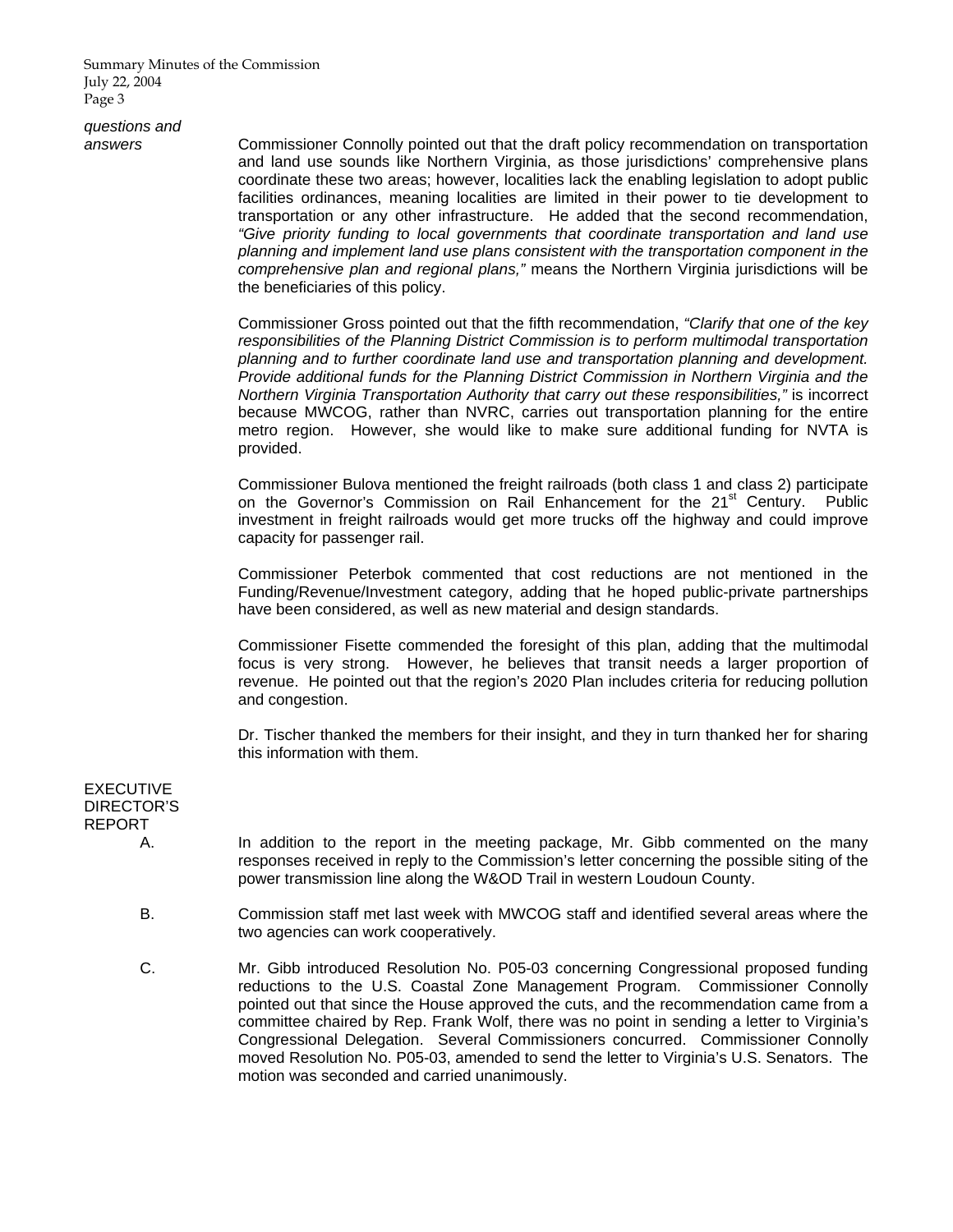Summary Minutes of the Commission July 22, 2004 Page 4

# APPOINTMENTS TO

HSA BOARD Commissioner Hudgins introduced Resolution No. P05-02 and reported that the Human and Community Services Committee met prior to the Commission meeting and interviewed three candidates for two positions on the Board of Directors of the Health Systems Agency of Northern Virginia. The committee recommends appointing Brenda Greene and Ann Zuvekas. Commissioner Hudgins moved Resolution No. P05-02 and the motion was seconded.

> Further, the committee recommends the other candidates, Michael Scruggs and James Lapsely (Mr. Lapsely was unavailable for the interview due to health reasons), to the Fairfax County Board of Supervisors for future consideration.

Resolution No. P05-02 was adopted unanimously.

PROPOSED AMENDMENTS TO NVRC CHARTER

AGREEMENT Commissioner Bulova, Chairman of the *ad hoc* Membership Committee, recapped that at the June Commission meeting, the proposed resolution was moved, seconded, amended, tabled, and referred back to the Membership Committee to review weighted voting. The committee did this at its July 15 meeting.

> Commissioner Bulova noted that over the decades, the Commission has evolved to a point where it is ready to be a body of all-elected officials. She apologized for not having discussed this with the citizen members prior to last month's meeting; she has met with several of them since then and has had constructive discussions. Commissioner Bulova proposed expanding the membership committee to include Commissioners Greene, Chesley, Ormsby, Kirkpatrick and Gordon, and to have the Membership Committee meet in lieu of the Commission's September meeting.

> Commissioner Bulova moved adoption of Resolution No. P05-01, adding that weighted voting would be addressed under the Bylaws amendments at a future *ad hoc* Membership Committee meeting. The motion was seconded.

> Commissioner Greene said she is the longest-serving Commissioner, having served for 22 years, and she has seen the elected officials "buy into" the Commission gradually over the more recent years; this has lead to NVRC becoming the key stakeholder for making regional planning work effectively. Commissioner Greene added that she applauds the elected officials for recognizing the value of this regional planning body and not forgetting the citizens' contributions over the years. While she thinks the outcome of the Membership Committee's recommendations are very sound, Commissioner Greene said she was concerned that this major change in the composition of the Commission has taken place without having had a full strategic planning process.

> Commissioner Richards questioned the inclusion of the terms of office from the 1970's on page two of the Charter. Both Commissioner Bulova and Ms. Tenney said this is included on the advice of the Commission's attorney. This is a restated document incorporating all of the amendments over the years. Ms. Tenney said the appended changes will be attached to the original Charter. Commissioner Barnes, an attorney, concurred with Commissioner Richards, and offered assistance with revising the Bylaws when that action is needed. Commissioner Connolly suggested that the Commission's attorney review the Charter for all "housekeeping" changes before sending it to the jurisdictions for adoption. The members agreed.

> Commissioner Fisette voiced support of the changes, noting that the details of weighted voting can be worked on by the Membership Committee and when agreed upon by the Commission, spelled out in the Bylaws.